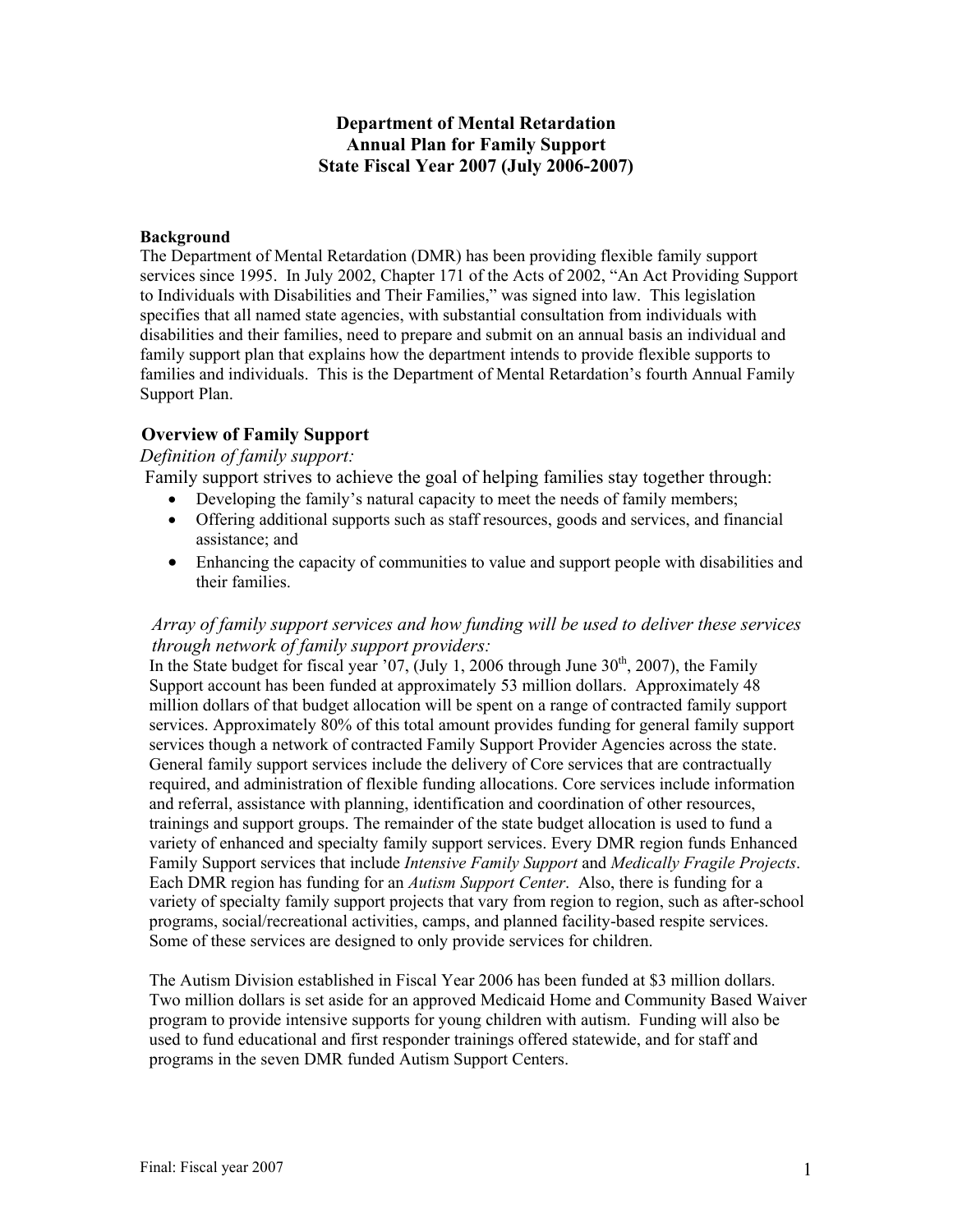The Department of Education & Department of Mental Retardation Community Residential Education Project (DOE/DMR) continues to be a successful collaborative initiative. It is currently funded at \$8 million dollars. During fiscal year 2006, 334 children participated in this project, which included 49 new participants. Sixteen students were assisted to return from residential school placements to their home communities, and 317 students utilized project resources to obtain a diversity of supports as an alternative to an initial residential special education school placement. There continues to be a high demand for participation in the project. Feedback from families clearly indicates the benefits of these resources and supports to keep their children at home and assist them to be meaningfully included in their communities and schools.

Approximately *11,000 to 13,000 families* of both children and adults are receiving some type of family support service at any given time. These services are delivered through contracts developed with about **74** family support provider agencies across the state. All Family Support Provider Agencies are required to complete and are evaluated on **Performance Outcome Measures** designed around the key family support principles and core service elements.

The delivery of family support services is based on the Department's *New Family Support Guidelines and Procedures,* last issued in July of 2002*.* This document describes the goals and principles of family support, the types of family support services available, and all of the operational requirements. This document was first published in 1995, revised in July 2002, and is currently being revised once again. Input from a variety of sources, including DMR staff, the Statewide Family Support Council, MFOFC Board members, a representative group of Family Support Provider Agencies, has been solicited to help inform and offer feedback on proposed changes.

#### *DMR internal family support network:*

DMR is organized into four regions with Regional Directors, and 23 Area Offices with Area Directors, all under the umbrella of Central Office. Each DMR region has a Director of Family Support, who works with the Assistant Commissioner for Policy, Planning and Children's Services, the Central Office Director of Family Supports, and the Project Managers for the DOE/DMR Project and the Autism Division. In each Area Office there is a Children's Coordinator who generally works with children under the age of 18 years and their families, and a Transition Coordinator who works with individuals generally between the ages of 18 and 22. Individuals over the age of 22 who have met the adult eligibility criteria for DMR services are assigned a Service Coordinator and participate in an Individual Service Planning process.

#### *Process for obtaining "substantial" input from families regarding current family support services:*

The Department has used and continues to develop different approaches to seek input from family members, in order to help assess the Department's current system of family support and to assist in revising and crafting this Annual Plan for Family Support. This past year input and feedback was obtained through a variety of approaches:

- Quarterly meetings with the Statewide Family Support Council (SFSC)
- Meetings that involve the Commissioner, the Assistant Commissioners for Operations and Policy, Planning & Children's Services, Statewide and Regional Directors of Family Support, the Regional Office Directors and the Board members of Massachusetts Families Organizing For Change (MFOFC).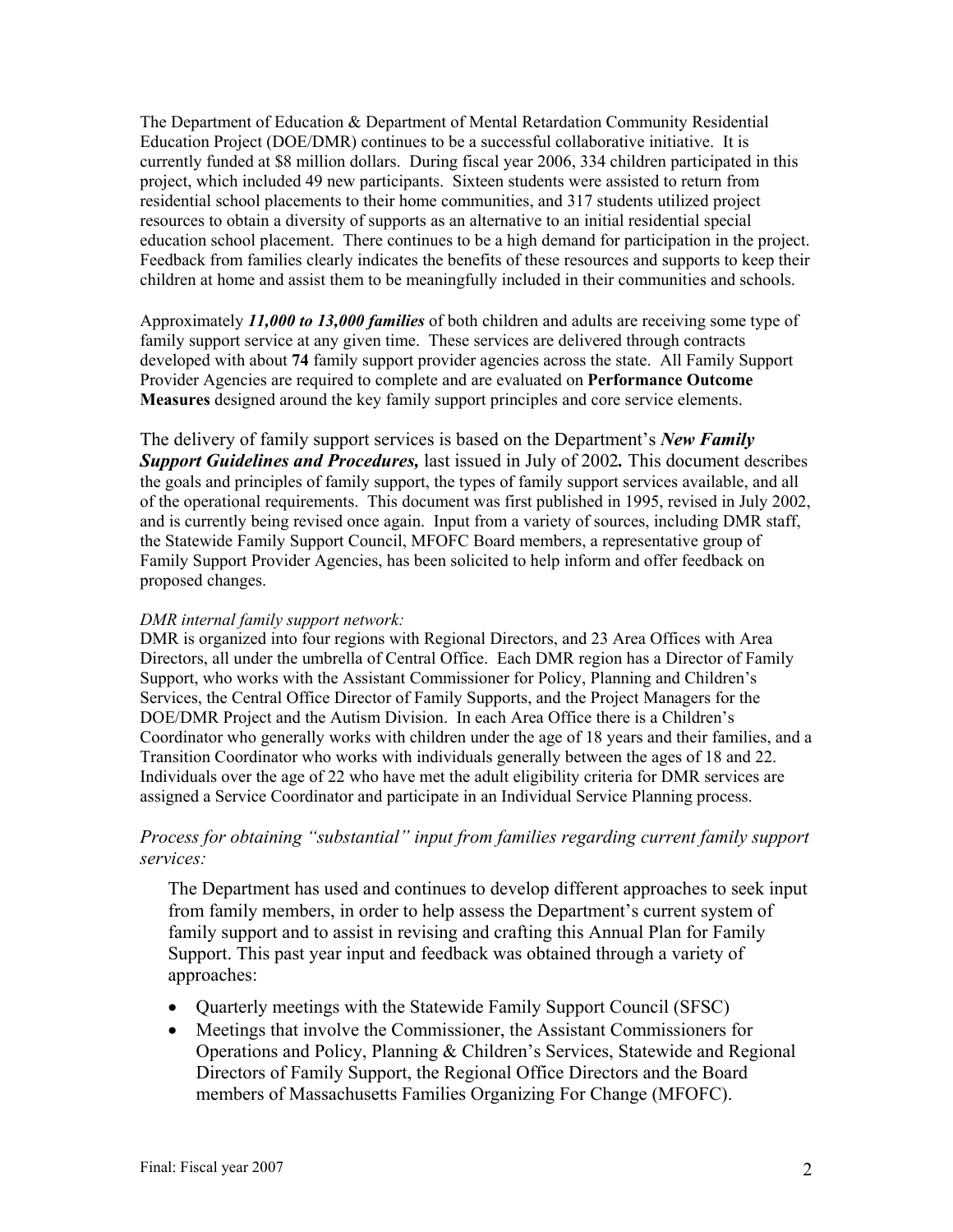- Regional meetings with families
- Feedback from the DMR Statewide Advisory Council (SAC)
- Involvement in the "National Core Indicators Project" a multi-state collaborative effort to improve performance in state services for people with mental retardation and developmental disabilities. Activities include dissemination of mail surveys to: 1) families who have an adult family member living at home who is receiving some funded DMR services; 2) families of children who are DMR eligible; and 3) personal interviews of adult individuals receiving DMR services.
- A *Family Support Survey* was developed and distributed to families in the spring of 2006. This survey was organized around the six major areas of focus in our Annual Plan for Family Support.

Following are some key themes that has emerged from the input and feedback provided by family members and consumers through these different forums.

- o Interest and need for increased access to information. This includes: information about DMR services, as well as other agency or community services and resources available to families; information about and a better understanding of DMR policies and how family support resource decisions are made; and information on how to navigate the service system.
- o Increased opportunities for training on a wide range of topics that are locally available to families.
- o Increased communication with case managers, both at family support provider agencies and DMR staff.
- o Increased responsiveness to the needs of families in the family support planning process, and flexibility in accessing services and supports.
- o Information and support in transition planning from school to adult life.
- o Assistance in working with local school systems to obtain effective educational services.
- o Increased access to a variety of specific services including: in-home behavioral supports; after school and vacation programming; assistance with development of independent living skills, with a specific emphasis on preparing for adulthood; recreational and social programs; options for overnight respite, and assistance in obtaining PCA supports.

Efforts and approaches will continue to evolve, through both organized and informal mechanisms, to gather ongoing feedback about DMR's family support services and the implementation and effectiveness of this Plan.

# **Focus Areas**

**Review of Activities & Accomplishments & Proposed Goals/Initiatives for FY '07**

**I. Family Empowerment:** Opportunities for families and individuals to be involved in the development of agency policies and procedures, program development, and evaluation of services.

#### **Activities/Accomplishments:**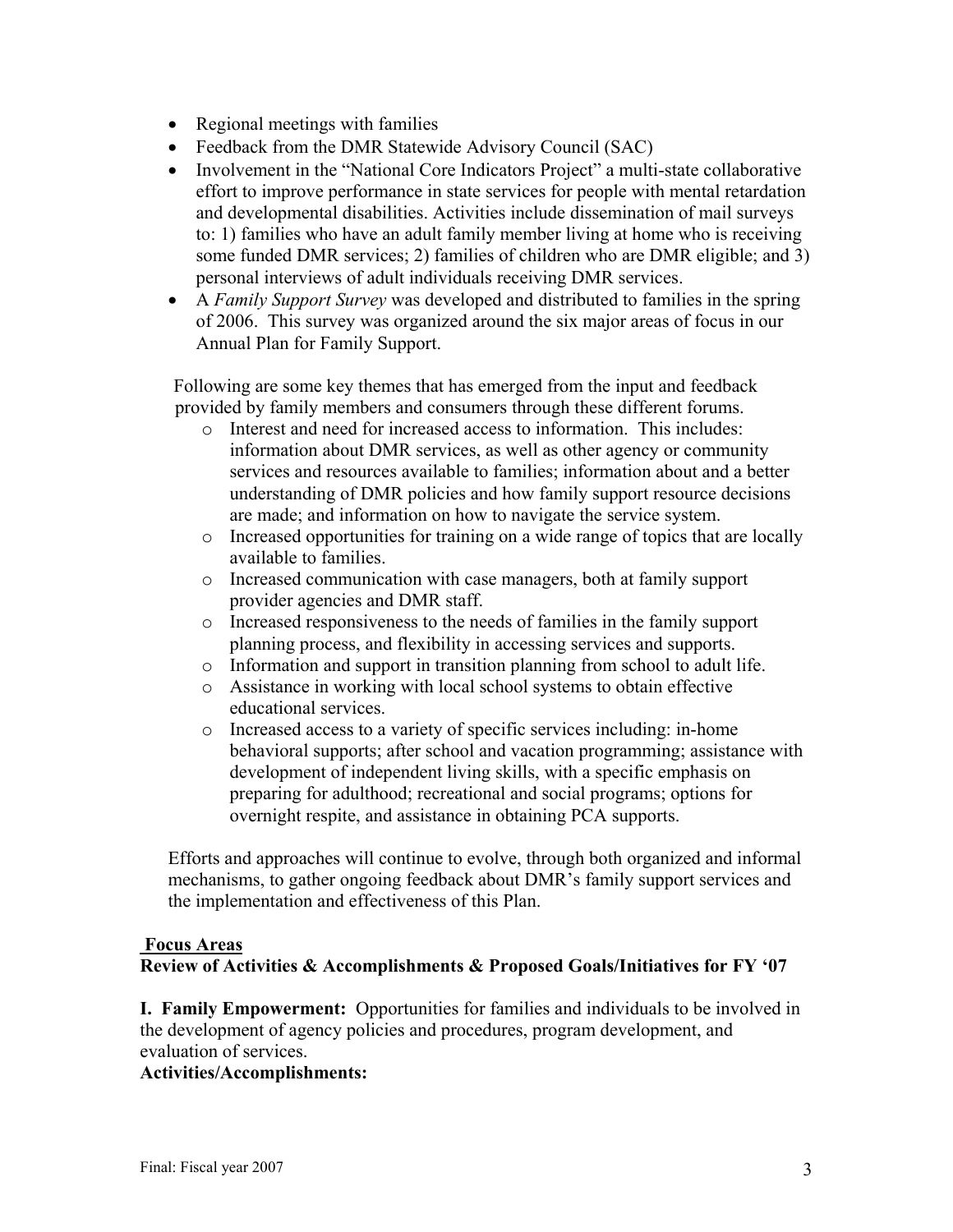- o Regular meetings have been held with the Statewide Family Support Council and the Council will have an ongoing role in providing input and guidance on service and policy development
- o Involvement of the Statewide Family Support Council in providing input to help develop approaches for creating a more standardized, consistent and equitable system for making decisions about family support resource allocations. The Council has provided and will continue to offer input on ways to re-design our system of family support services.
- o The Council provided input on the key characteristics of individuals and families that should be considered in the development of a standardized needs assessment process. Based on the information gathered, DMR is now piloting a tool for children and their families/caregivers to see how well it distinguishes salient support needs among groups of children and families.

# **Proposed New Activities/Initiatives:**

- o The Department is hosting Stakeholder meetings across the state during the summer of 2006 to provide information about the Medicaid Home and Community Based Waiver program and to get input on re-designing how the Department funds and delivers community based services. Hundreds of families and individuals with disabilities will have the chance to offer input on the services and design of the Home and Community Based Waivers the Department will be developing.
- o DMR Quality Management staff will be seeking input and consultation from families and the SFSC throughout the fall of 2006 to help inform the development of quality assurance and evaluation processes for family support and self-directed services.
- o DMR will seek to better utilize the information that Family Support Provider Agencies obtain through the required annual satisfaction surveys they conduct with families to whom they provide services. Several standardized questions will be identified for all providers to use and these responses will be compiled statewide. This will provide another avenue for reaching many more families to obtain feedback which will assist in informing areas that need to be addressed and/or new initiatives to pursue.

# **II. Family Leadership**

# **Activities/Accomplishments:**

o Expanded funding to MFOFC in the Metro Region to implement family leadership training and hire a part-time coordinator to do outreach and training for families. This now provides a baseline of funding across all regions for family leadership development activities.

# **Proposed New Goals/Initiatives:**

o Explore options to offer advanced leadership training opportunities for interested family members with MFOFC, the Department of Public Health through their Family/Professional Partnership Institute, and other interested agencies and groups.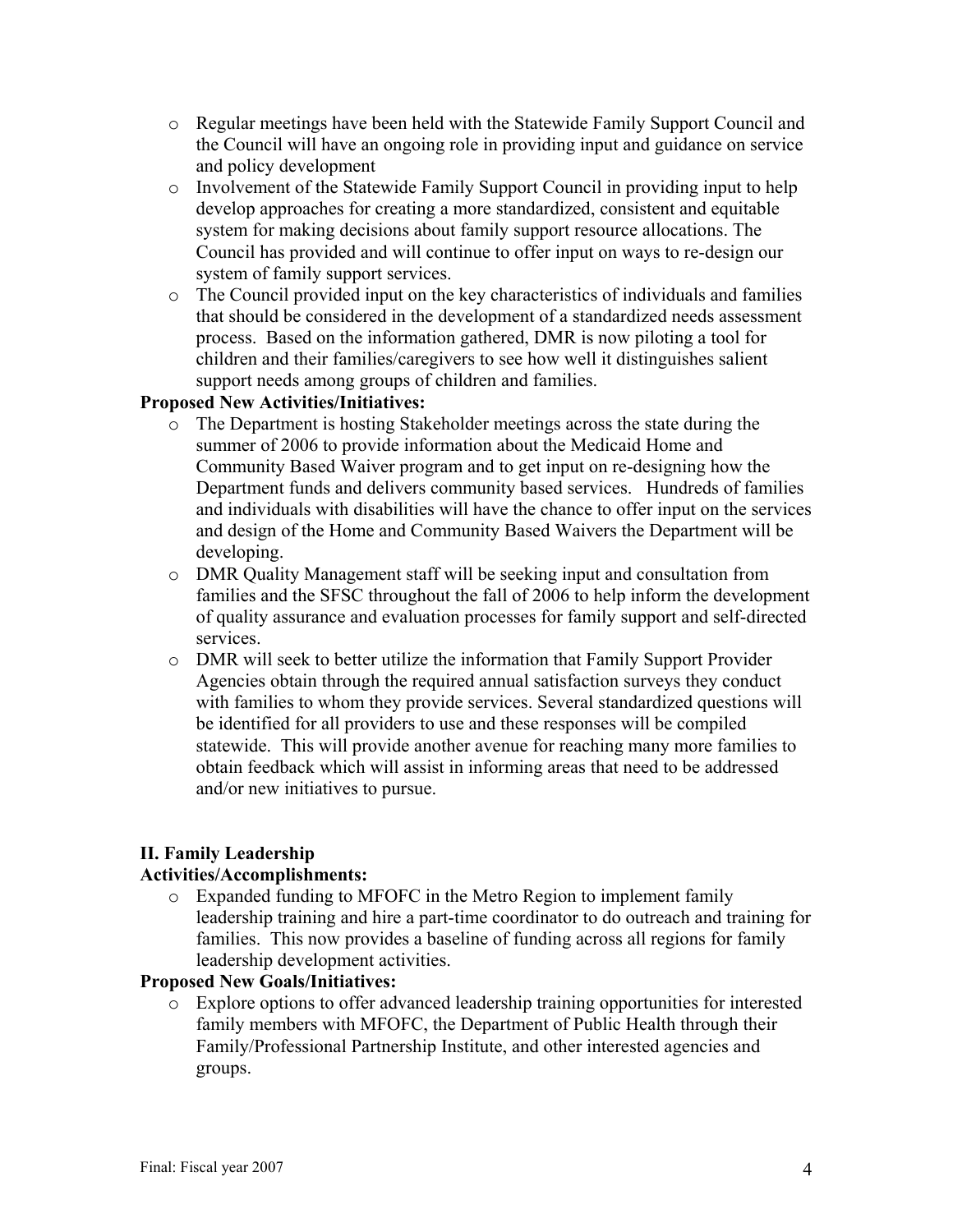# **III. Family Support Resources and Funding**

#### **Activities/Accomplishments:**

o Funding received in Fiscal Year 2006 for the new Autism Spectrum Division resulted in the following expansion of programs and new activities: funding for each of the 7 Autism Support Centers across the state to hire additional staff to provide services through their centers, as well as one- time funding to provide additional social and community recreational programs, including school vacation camp programs: a first responder training initiative, a pediatrician awareness project; and mini-grants to local organizations across the state to develop partnerships and innovative projects to better support children with autism and their families.

#### **Proposed New Goals/Initiatives:**

- o An application for a Home and Community Based Waiver to serve a designated group of children with high support needs will be developed.
- o Release of updated sections of Family Support Guidelines and Procedures that focus on flexible funding options and a description of the allowable and disallowable expenses. Training & support will be provided to DMR Area Office staff who review and approve Family Support Plans as well as to Family Support Provider Agency staff to facilitate common understanding and interpretation of the Guidelines and support consistency in implementation.
- o Self-directed funding options that offer individuals and families more control in designing services and choice of providers will be increased through the Home and Community Based Waiver applications that DMR will be preparing and submitting this year.

# **IV. Accessing Services and Supports**

# **Activities/Accomplishments:**

- o The Autism Division has developed quarterly newsletters which are broadly distributed and posted on the DMR web-site
- o The DMR web-site continues to evolve and be updated to include more information about DMR services as well as posting of other relevant information that might be helpful to families and individuals receiving services
- o DMR funded Family Support Provider Agencies were provided training on and access to the Virtual Gateway- a "single-point of entry" tool developed by EOHHS. Access to the Virtual Gateway enables family support agency staff to assist families in applying for public benefits they may be eligible for as well as complete applications for other disability agency services.

# **Proposed New Goals/Initiatives:**

- o DMR will be developing new brochures to provide information about the array of services offered and how to apply and access services. These brochures will be translated into multiple languages.
- o The DMR Family Support Resource Guide that has been under development will be completed and distributed in the fall of 2006.
- o Completion and distribution of an Autism Resource Guide.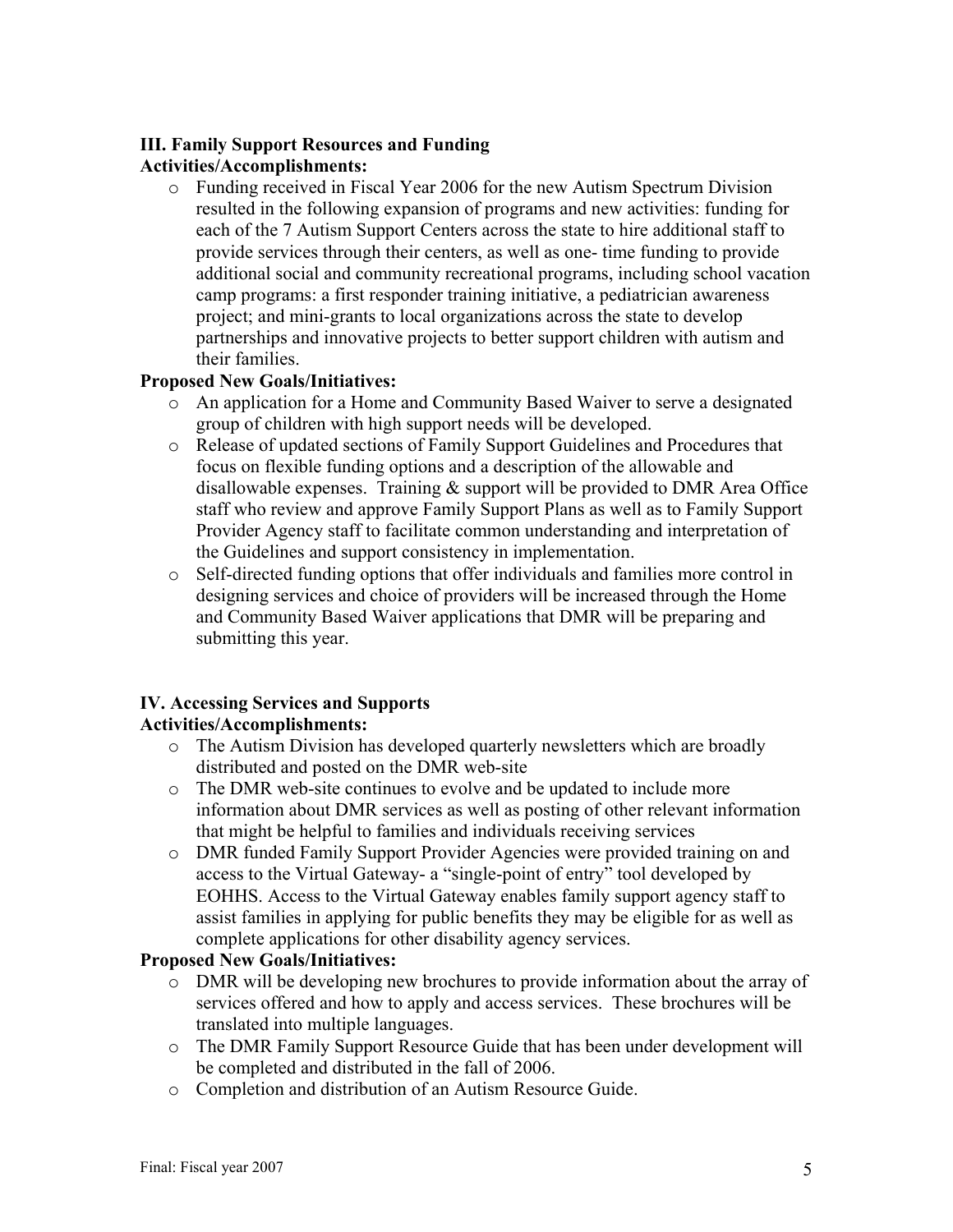#### **V. Culturally Competent Outreach and Support Activities/Accomplishments:**

- o Informational and training materials on a variety of subjects have been translated and made available to families and individuals. This has included information on autism, Asperger's Disorder, the 688/transition process, and intake and eligibility forms, etc. Written translations have expanded to include Haitian Creole and Mandarin Chinese.
- o Ongoing and successful implementation of a federal grant in Springfield designed to create a "one stop family center" for economically disadvantaged, culturally diverse families with a member with a disability to help them navigate the service system.
- o DMR has been funding a demonstration project in Lynn, MA- the Lynn Time Bank- as alternative approach to community development and expanding access to resources in a community with large numbers of individuals who are culturally and ethnically diverse.
- o DMR has provided a variety of training opportunities on diversity and culturally competent service delivery for both DMR and family support provider agency staff.

# **Proposed New Goals/Initiatives:**

- o Continue work on developing a more comprehensive and streamlined system for the translation of DMR information and materials, expanding the range of information provided, timeliness, and access to materials.
- o A Diversity Conference for 300 DMR staff will be sponsored in the fall of 2006 and DMR will continue to offer an array of training opportunities to improve understanding of the needs of families from culturally diverse backgrounds and enhance the delivery of culturally relevant family support services.

# **VI. Interagency Collaboration**

# **Activities/Accomplishments:**

- o Worked jointly with the Department of Public Health and other human service agencies in the development of "Emergency/Disaster Plans" and "Disaster Preparedness" information. Guidelines and a packet of 'emergency preparedness" information was shared with all Family Support Provider Agencies to distribute to families.
- o Participation on the six regional Planning and Review Teams, an EOHHS interagency initiative. This initiative is designed to develop a coordinated effort to better serve youth and children who require services from multiple EOHHS agencies.

# **Proposed New Goals/Initiatives:**

o Work jointly with the Department of Public Health to provide training and resource information to DMR funded Family Support Provider Agencies on emergency preparedness.